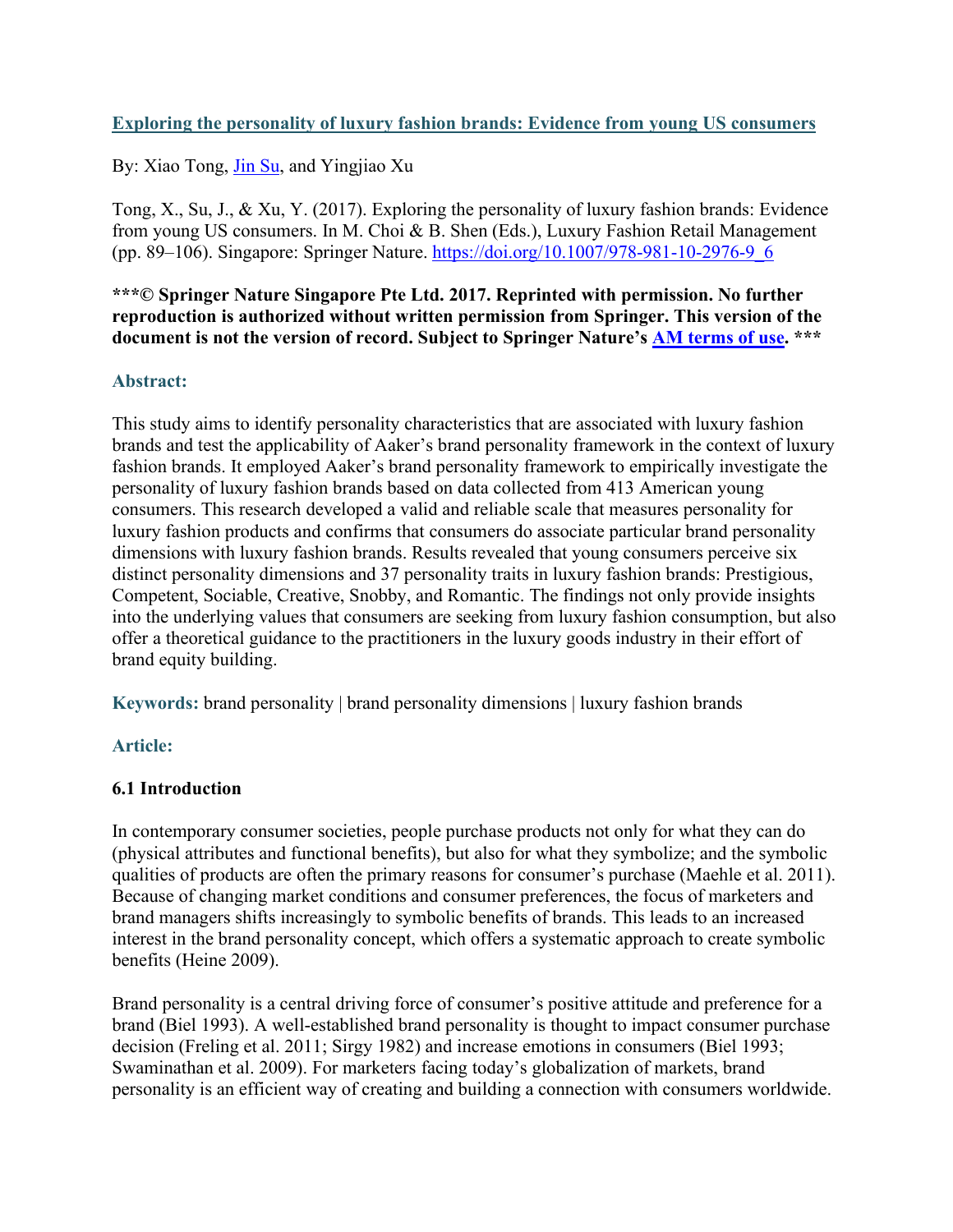Young consumers have been shown in the literature to have an affinity for luxury brands (Doss and Robinson 2013). The growing population of young upwardly mobile consumers ensures a steadily growing customer base for luxury fashion retailers, and guarantees a potentially large market in the future. They will continue to support the future growth of global luxury fashion brands as their purchasing power will grow, as they get older (Park et al. 2008). Young consumers are an important consumer market for luxury fashion brands (Kim et al. 2012) and companies which can make a connection with this potentially lucrative market segment may develop lifelong customers. Young consumers are willing to try, to experience luxury brands and they think that owing luxury fashion products is the best way to show their own style (Kim et al. 2012).

This study focuses on luxury fashion brands for the following reasons. Firstly, luxury fashion goods industry accounts for the largest proportion of luxury goods sales and the strongest product category growth in recent years (Fionda and Moore 2009). Under the influence of globalized luxury brand consumption and the ideal of prestigious lifestyles created by transnational companies' global marketing efforts, consumers around the world are increasingly sharing and valuing the symbolic and emotional meanings of well-known luxury fashion brands (Kim et al. 2012). Despite the significance and the growth of the luxury fashion goods sector, the investigation into contemporary brand management strategies and practices associated with the luxury fashion brands has received limited empirical exploration within the research literature (Fionda and Moore 2009; Kim et al. 2012). Secondly, although luxury fashion brands are characterized with strong symbolic benefits that often even exceed their functional benefits and that refer to a large extent human personality traits (Vigneron and Johnson 2004), the symbolic meaning of luxury remains largely unexplored and there exists no integrated personality concept for luxury fashion brands within the academic literature. Thirdly, although many studies have been conducted on brand personality, and existing brand personality dimensions and scales are well-established, most research is mainly based on a set of brands across various product categories (Aaker 1997; Aaker et al. 2001). Previous studies have suggested that personality perceptions may vary by product category and that specific brand personality dimensions are associated with particular product categories (Arora and Stoner 2009; Cui et al. 2008; Kaplan et al. 2010; Valette-Florence and De Barnier 2013).

This research takes a young consumer's perspective to examine the personalities that are specifically associated with luxury fashion brands and tests the applicability of Aaker's brand personality framework in the context of luxury fashion brands . More specifically, it aims to answer two research questions: first, do luxury fashion brands possess a personality, as posited by Aaker (1997), and if so, what are the underlying dimensions of the personality of luxury fashion brands? Second, although it appears that the brand personality framework of Aaker (1997) has proven to be widely applicable, little is known about its applicability in the luxury fashion brands context. Hence, this study also aims to test that.

## **6.2 Literature Review**

#### 6.2.1 Brand Personality in Brand Management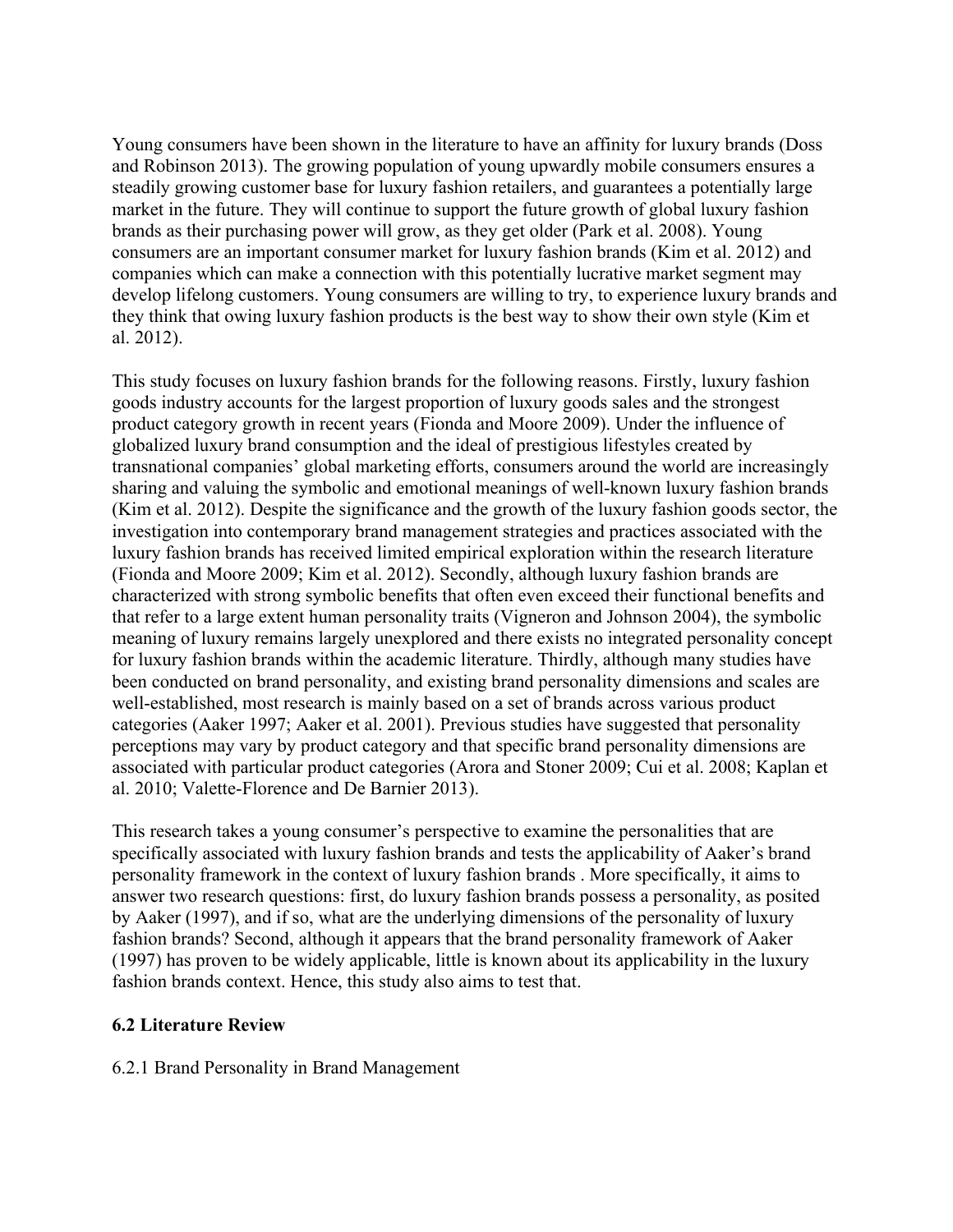The concept of personality is usually attributable to humans; however, this notion can also be used to define the characteristics of a non-human being, such as fashion brands. Anthropomorphic theory offers an explanation for why people tend to grant human qualities to brands (Aggarwal and McGill 2007; Maehle et al. 2011). Anthropomorphizing non-human objects, and a brand in particular, is a natural tendency, because people try to explain objects in terms of their own experiences and conceptions (Aggarwal and McGill 2007). By ascribing human characteristics to products, consumers decrease their uncertainty in a complex, ambiguous purchasing and consumption environment. Previous studies asserted that consumers find it natural to build relationships with brands (Fournier 1998) and to imbue them with different personality characteristics, such as "elegant" or "confident"; thus brand personality serves the symbolic and emotional function (Aaker 1997; Plummer 2000). The concept of brand personality offered in the literature recognizes the use of human descriptors to portray brands (Freling and Forbes 2005; Geuens et al. 2009; Maehle et al. 2011; Plummer 2000). The most widely cited definition of brand personality, "the set of human characteristics associated with a brand" (Aaker 1997, p. 347), outlines who a brand is as a "personage" and/or "character."

The theory of the "extended self" developed by Belk (1988) helps explain why brands are provided with personality. Belk (1988) maintained that "possessions are a major contributor to and reflection of our identities" (p. 139). Brand personality enables consumers to identify themselves with a brand and to express their own personality through the brand, as individuals tend to consider possessions to be part of their "self" (Azoulay and Kapferer 2003; Belk 1988). Consumers purchase and use brands to meet their needs, to create, reinforce, and communicate their personalities, and to form their self–brand connections which facilitate consumer's expression of their actual or ideal dimensions of the self (Belk 1988; Escalas and Bettman 2005; Sung 2011; Sung and Kim 2010; Sung and Tinkham 2005).

Sirgy's self-congruity theory (1982) also provides conceptual linkages relevant to brand personality. The self-congruity theory holds that consumers compare their self-concept with the image that a brand projects and, in turn, prefer brands that are consistent with their self-concept. Studies have found support for the notion that consumers choose products and services that they feel possess personalities that are similar to (congruent with) their own (Arora and Stoner 2009; Escalas and Bettman 2005; Phau and Lau 2001; Sirgy 1982). Brands reflect the complete experience that customers have with products.

#### 6.2.2 Measurement and Dimensions of Brand Personality

In contemporary business environment, the factors such as continuous branding innovation in marketing and the known effects of personality on behavior in general, serve to stimulate interest in the symbolic meaning of human traits that consumers attribute to brands as a result of the creation of consumer-brand relationship and emotional attachments.

Aaker (1997) conducted extensive research by carefully selecting 37 brands from various product categories and adopting a lexical approach. Aaker (1997) developed a 42-item measurement scale called the Brand Personality Scale which is a framework to describe and measure the "personality" of a brand in five core dimensions, each divided into set of facets. The five core dimensions and their facets are Sincerity (down-to earth, honest, wholesome, and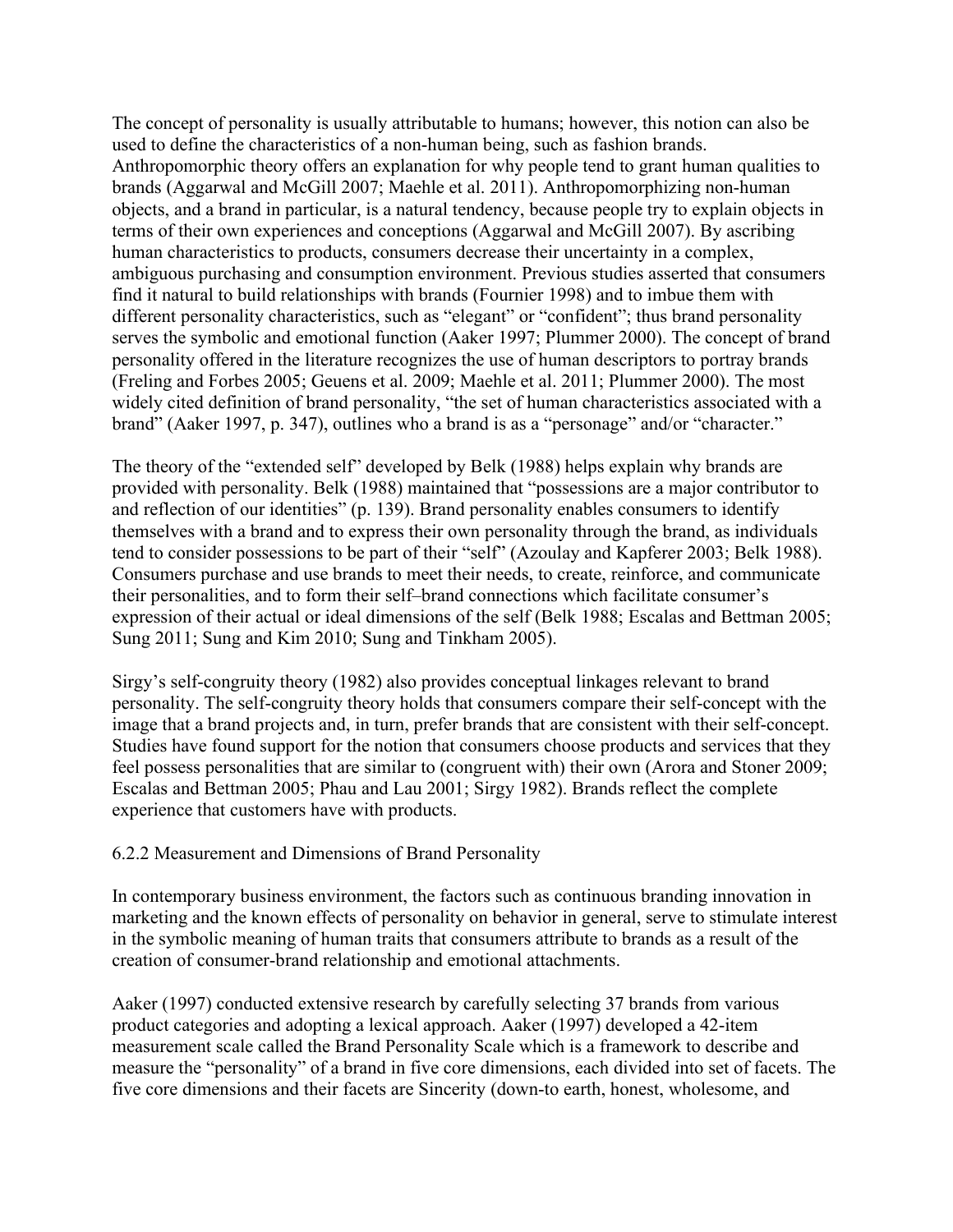cheerful), Excitement (daring, spirited, imaginative, and up-to-date), Competence (reliable, intelligent, and successful), Sophistication (upper-class and charming), and Ruggedness (outdoorsy and tough). Furthermore, Aaker found that the framework of these five brand personality dimensions , as represented by the 42-item scale, is reliable, valid, and generalizable, and appears to best explain the way American consumers perceive brands across symbolic and utilitarian product and service categories. Aaker's (1997) work has been considered as widely applicable, widely-cited and arguably most influential research on brand personality scale (Cui et al. 2008; Kaplan et al. 2010).

Following Aaker's (1997) seminal work, other researchers have attempted to apply Aaker's (1997) brand personality framework and scale in different contexts. For example, Aaker et al. (2001) specifically studied the extent to which Aaker's (1997) structure of personality attributes associated with commercial brands differs across cultural contexts. Sung and Tinkham (2005) examined brand personality structures in the United States and Korea based on Aaker's (1997) framework and they concluded that several brand personality dimensions have similar meaning in both Korea and the United States, whereas other dimensions are culture-specific. Some studies have begun with Aaker's brand personality framework and provided unique variations that were drawn from a particular market context. For example, adopting Aaker's framework, Ekinci and Hosany (2006) revealed that the brand personality scale can be applied to tourism destinations. Kaplan et al. (2010) examined the applicability of Aaker's brand personality concept for city brands and concluded that brand personality dimensions are applicable to place brands. Kim et al. (2010) studied dimensions of news media brand personality, guided by Aaker's brand personality study.

While accepting the importance of Aaker's work, a few researchers have also sought to develop factor models of brand personality. For example, Bosnjak et al. (2007) developed a 20-item instrument and a four-factor structure (including drive, conscientiousness, emotion, and superficiality) in the German cultural domain. Geuens et al. (2009) developed a measure for brand personality which consists of 12 items and 5 factors (activity, responsibility, aggressiveness, simplicity, and emotionality).

All of the analyses by Aaker (1997) were aggregated across a wide variety of product categories (Austin et al. 2003). Similarly, most of the brand personality studies after Aaker (1997) (Aaker et al. 2001; Bosnjak et al. 2007; Geuens et al. 2009; Milas and Mlačić 2007; Sung and Tinkham 2005) measure brand personality on an aggregate level across multiple brands of different product categories. However, recent studies have suggested that personality perceptions may vary by product category and different settings, and that specific brand personality dimensions are associated with particular product categories (Arora and Stoner 2009; Kaplan et al. 2010; Kim et al. 2010; Valette-Florence and De Barnier 2013). Valette-Florence and De Barnier (2013) pointed out that measurement of brand personality depends on the area of application, and their study results show the advantages of focusing on a specific area of application in brand personality research: the more exact semantics of items, facets and dimensions, directly related to the area investigated. Motivated by the prior studies which justify creating an appropriate scale and specific personality traits in particular sectors (Arora and Stoner 2009; Kaplan et al. 2010; Kim et al. 2010; Valette-Florence and De Barnier 2013), in this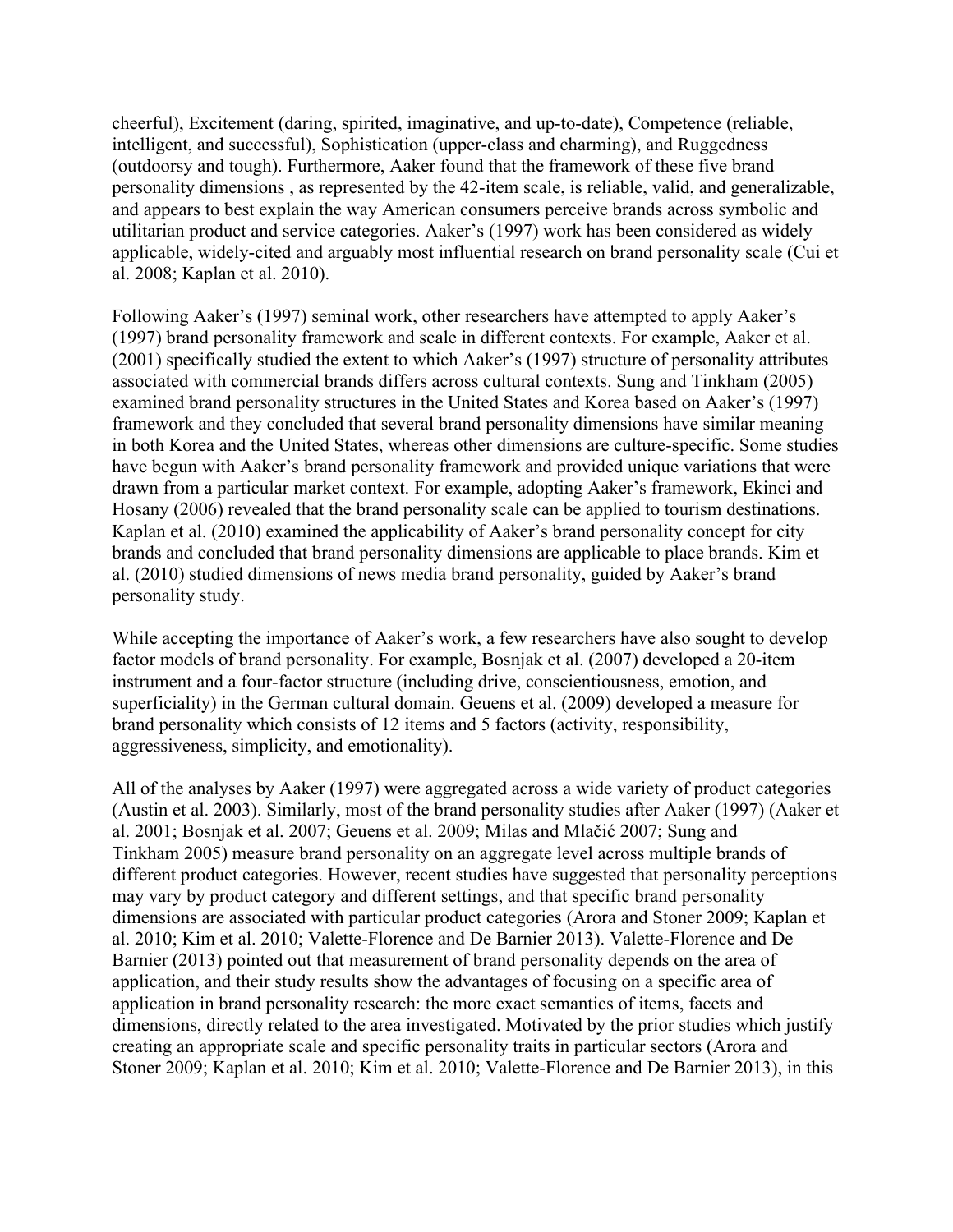paper we seek to define brand personality measurement scales adapted to a particular product category and sector—luxury fashion brands.

#### 6.2.3 Global Luxury Fashion Brands

The global luxury brand market has been growing steadily during the last two decades, along with the gradual expansion of the scope of its market, the ever-expanding offer of luxury categories and a rapid growth in emerging markets, which created "the new rich" (Amatulli and Guido 2011). Luxury fashion goods are comprised of apparel, accessories, handbags, shoes, watches, jewelry, and perfume, for which just the mere use or display of a particular brand brings prestige to the owner, and functional utility becomes a side issue (Amatulli and Guido 2011). Luxury fashion sector counts for the major proportion of global luxury goods sales and is one of the strongest product category growth during recent years (Fionda and Moore 2009). Luxury fashion brand is distinctive; it invariably operates as an experiential brand; and it functions as a means of creating and communicating an identity for the brand user (Fionda and Moore 2009).

In line with Belk's (1988) work on the extended self, which addresses the importance of possessions in contemporary consumption and consumers' feelings about possessions as a key contributor and reflection of their identities, previous research on luxury brands recognizes that consumers can derive subjective intangible benefits from luxury goods beyond their functional utility, while additional motivations to purchase them include their higher levels of quality and authenticity (Vigneron and Johnson 1999). This perspective is reinforced by Jackson (2004) who defines the luxury fashion brand as characterized by exclusivity, premium prices, image and status, which combine to make them desirable for reasons other than function. Specifically, Fionda and Moore (2009) identified nine key components that are inherent to the creation of a luxury fashion brand, including clear brand identity, marketing communications , product integrity, design signature, premium price, exclusivity, heritage, environment and service , and culture.

Young consumers are an important consumer market for luxury fashion brands (Kim et al. 2012). Established luxury brands have reached out to young luxury consumers. Young luxury consumers, the fastest growing segment of the luxury market, demand fashion-driven luxury product offerings (Doss and Robinson 2013). Park et al. (2008) reported that Korean young consumers are rapidly replacing middle-aged consumers as the main consumers of global luxury brands. Younger generations in Korea want to buy luxury fashion in which they could express themselves to make them unique in a rather uniform society (Park et al. 2008).

To address the needs of this new luxury customer population, luxury brands have aggressively adopted various strategies, including using up-market to down-market pricing strategies and introducing fashion-driven product offerings to expand access to their products (Doss and Robinson 2013). The traditional conspicuous consumption model for luxury brands has been transformed into an experiential luxury awareness shaped by a shift in how consumers define luxury (Doss and Robinson 2013).

Similar to the situation with other consumer goods and brands, perceptions of the personality traits of luxury fashion brands can be formed and influenced by the direct and/or indirect contact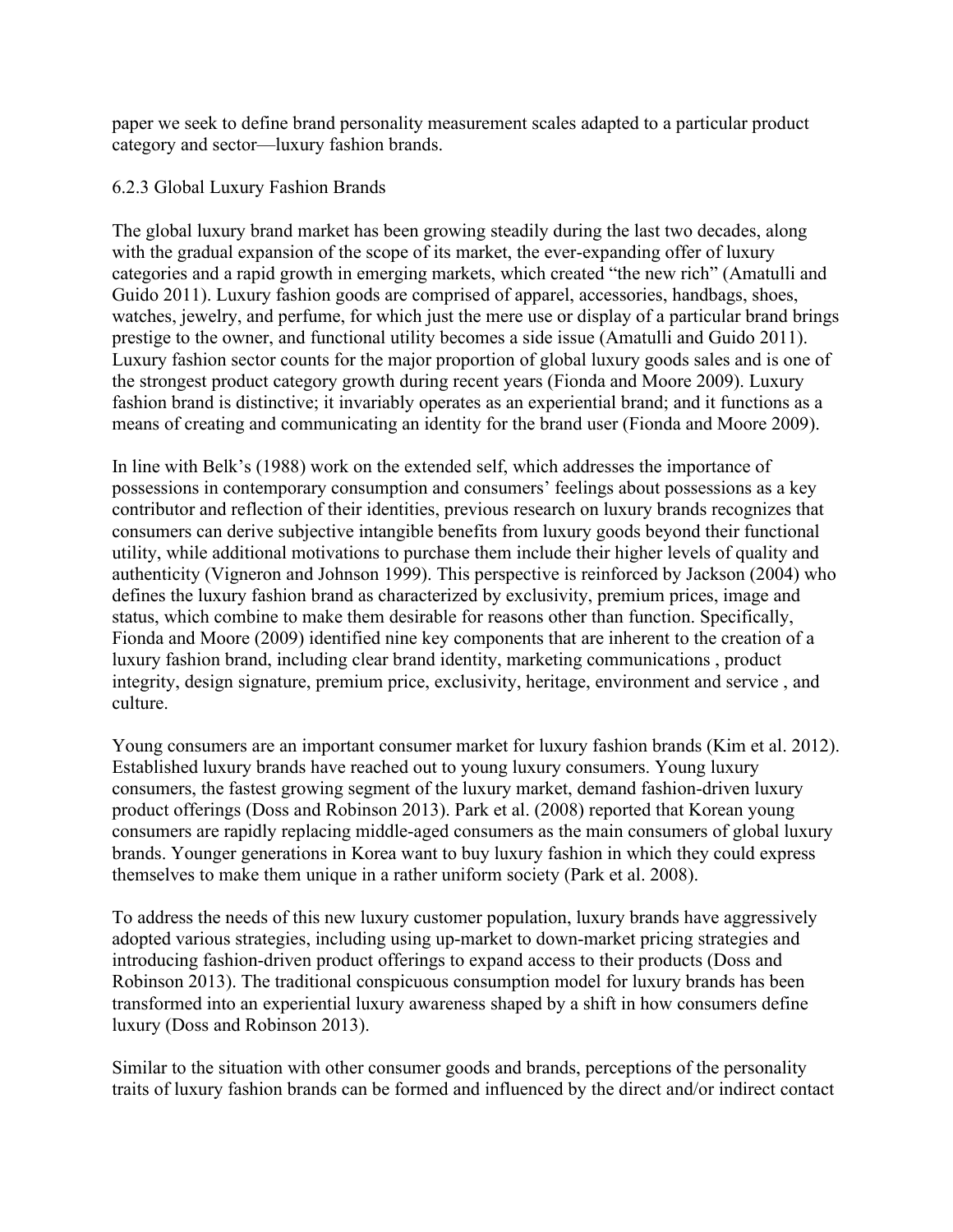that the consumer may have had with luxury fashion brands (Plummer 1985). Personality traits can be associated with brands in a direct way, through corporate reputation, product quality, shopping, and usage experience (Aaker 1997). In an indirect manner, personality traits can be attributed to brands through marketing programs such as advertising, fashion shows, public relations, direct marketing and celebrity endorsement. Keller (2009) highlighted the need and significance of managing luxury brand equity by developing and strengthening luxury brands' distinctive personality. Keller indicated that "many luxury brands have association of sophistication as part of their positioning, but also often competence or even excitement" (2009, p. 296). Accordingly, the aim of this current study is to identify brand personality dimensions within the luxury fashion brands category by using the brand personality framework developed by Aaker (1997).

## **6.3 Research Design and Methodology**

#### 6.3.1 Selection of Brand Personality Attributes

The present study examines young American consumers' perceptions of luxury fashion brands. Literature shows that young consumers have an affinity for luxury brands and they are potentially lucrative market segment for luxury fashion brands (Doss and Robinson 2013; Kim et al. 2012). The selection of brand personality attributes followed a three-step process, guided by Aaker's (1997) brand personality study. In the first step, to ensure familiarity and relevance, a free-association task was conducted to generate a list of personality attributes for luxury fashion brands . Eighty two undergraduate students at a large U.S. university were invited to participate in this free association activity. Though college students were not traditionally the target market for luxury products, young consumers including college students are gaining more attention from the luxury brands due to their strong spending power and their recent spending on luxury items (Silverstein and Fiske 2003). These students were asked to use words to describe the human characteristics associated with one of the luxury fashion brands that they are familiar with. To assist the students in identifying a luxury fashion brand and also to avoid their using a nonluxury brand for this exercise, a list of 12 luxury fashion brands was provided for the students to choose from. This top luxury fashion brand list was compiled by referring to several sources including BloombergBusinessweek (Roberts 2012), Pinterest (Megginson 2013), and students' inputs. The following brands were on the list: Louis Vuitton, Hermes, Rolex, Chanel, Gucci, Prada, Cartier, Burberry, Christian Dior, Versace, Armani, and Fendi. A total of 197 personality attributes were generated as a result of this free-association exercise.

The second step involved incorporating the 42 original personality traits proposed by Aaker (1997) into this 197-trait list, because those 42 attributes were compiled and developed from diverse sources such as the Big Five personality factors and other refined scales used by academics and practitioners (Sung and Tinkham 2005). Finally, from this list of 239 personality attributes, the researchers checked for and deleted items that were redundant, ambiguous, or irrelevant to fashion brands. This resulted in a final set of 67 traits used to examine luxury fashion brands' personality.

#### 6.3.2 Sample and Procedure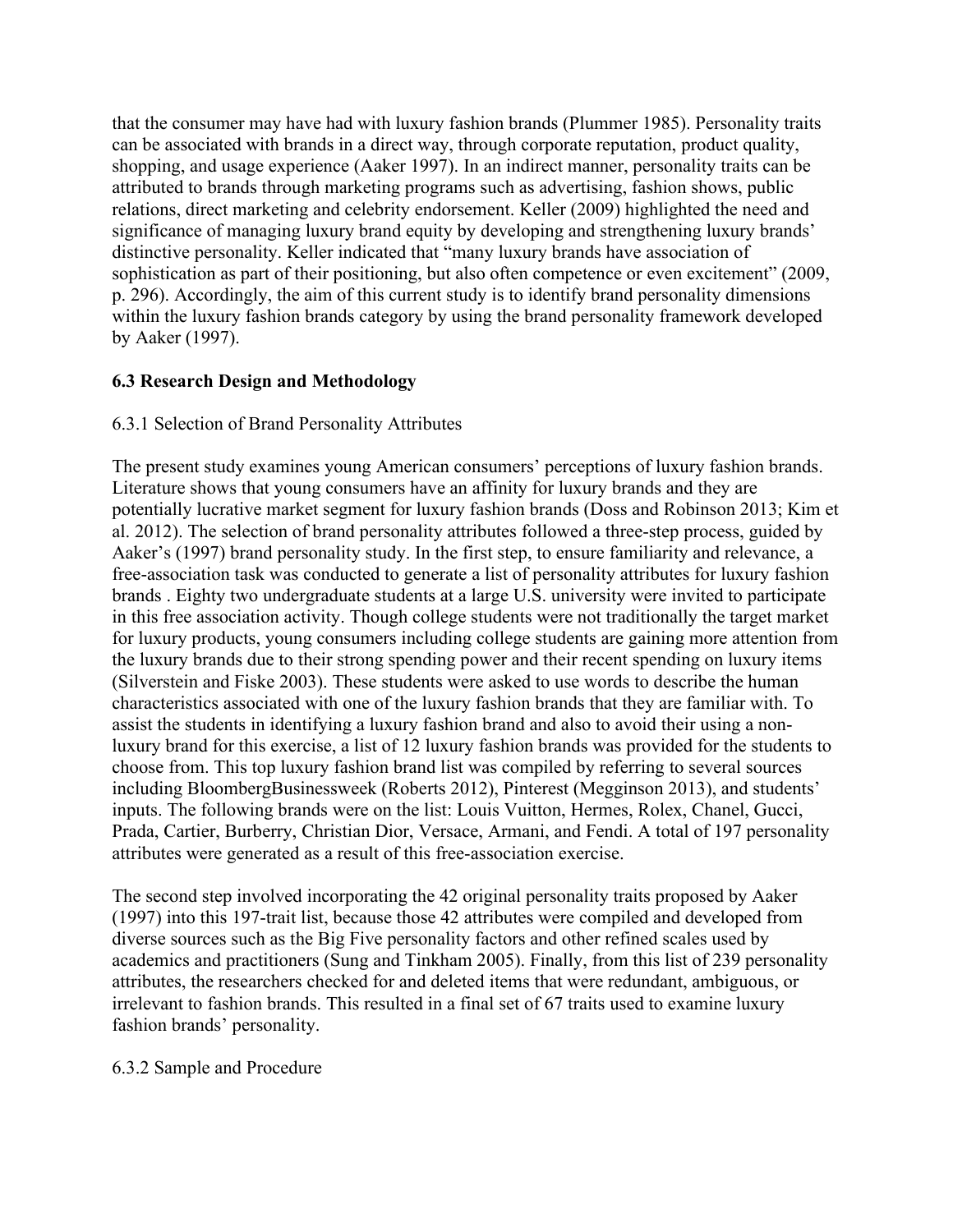As this study is to investigate personality characteristics associated with luxury fashion brands hence is exploratory in nature, a generalizable sample is not required (Yin 1989). A convenience sample of students enrolled at three large universities in the U.S. (one from the North, one from the Southeast, and one from the South) was used for this study. While these young aspirational consumers may not be able to afford all the luxury they want, they are familiar with the brands and have developed a taste for the luxury. A total of 421 students participated in the survey.

Majority of the participants were in the age from 19–21 (96 %), were female (67 %), and purchased luxury fashion products before (69 %). The most prevalent ethnic group was Caucasian (72 %), followed by African-American (14 %), Asian (9 %), and Hispanic or Latino  $(2 \frac{9}{6})$ .

At the beginning of the survey, a list of 12 brands was provided for the participants to choose the one that they are most familiar with. If the participant is not familiar with any of the provided brands, he/she can list one that he/she is familiar with. The ones that were not on the list but were referred to in the survey by the participants included Michael Kors, Vera Wang, Kate Spade, Tory Burch, Coach, and few others that were not considered as either luxury or fashion brands, such as Nike, American Apparel , and Express. Eight surveys were removed from the dataset due to referring to a non-luxury fashion brands. This resulted in a total of 413 surveys included for further data analysis. After identifying a familiar luxury fashion brand, the participants were asked to rate the extent to which each personality trait described their most familiar luxury fashion brand on a 5-point scale  $(1 = not at all descriptive and 5 = extremely descriptive)$ . The following instructions were given to the participants before they answer questions regarding the personality of the chosen familiar brand:

*In this section, we are interested in finding out your perception of human personalities associated to your most familiar luxury fashion brand as identified in Question 1. While evaluating the following set of attributes, please ask yourself, "If this luxury fashion brand was a person, how would I describe him/her?"*

## **6.4 Data Analysis and Results**

#### 6.4.1 Exploratory Factor Analysis (EFA)

Following the procedures adopted in Aaker's (1997) brand personality study, the data set was randomly split into two equal samples: an estimation sample and a validation sample. An Exploratory Factor Analysis (EFA) with maximum likelihood extraction and varimax rotation method was conducted on the estimation sample to identify the dimensions that capture the personality traits for luxury fashion brands . A Confirmatory Factor Analysis (CFA) was carried out on the validation sample to validate the results from the EFA. This approach was employed to avoid capitalizing on chance in the sample data when both EFA and CFA are performed with the same samples (Byrne et al. 1989).

The results of the EFA on the estimation sample  $(n = 204)$  indicated that there were 16 factors with eigenvalues larger than 1. However, the variance explained by each additional factor was dramatically dropped after the first eight factors. The scree plot also flattened out after the first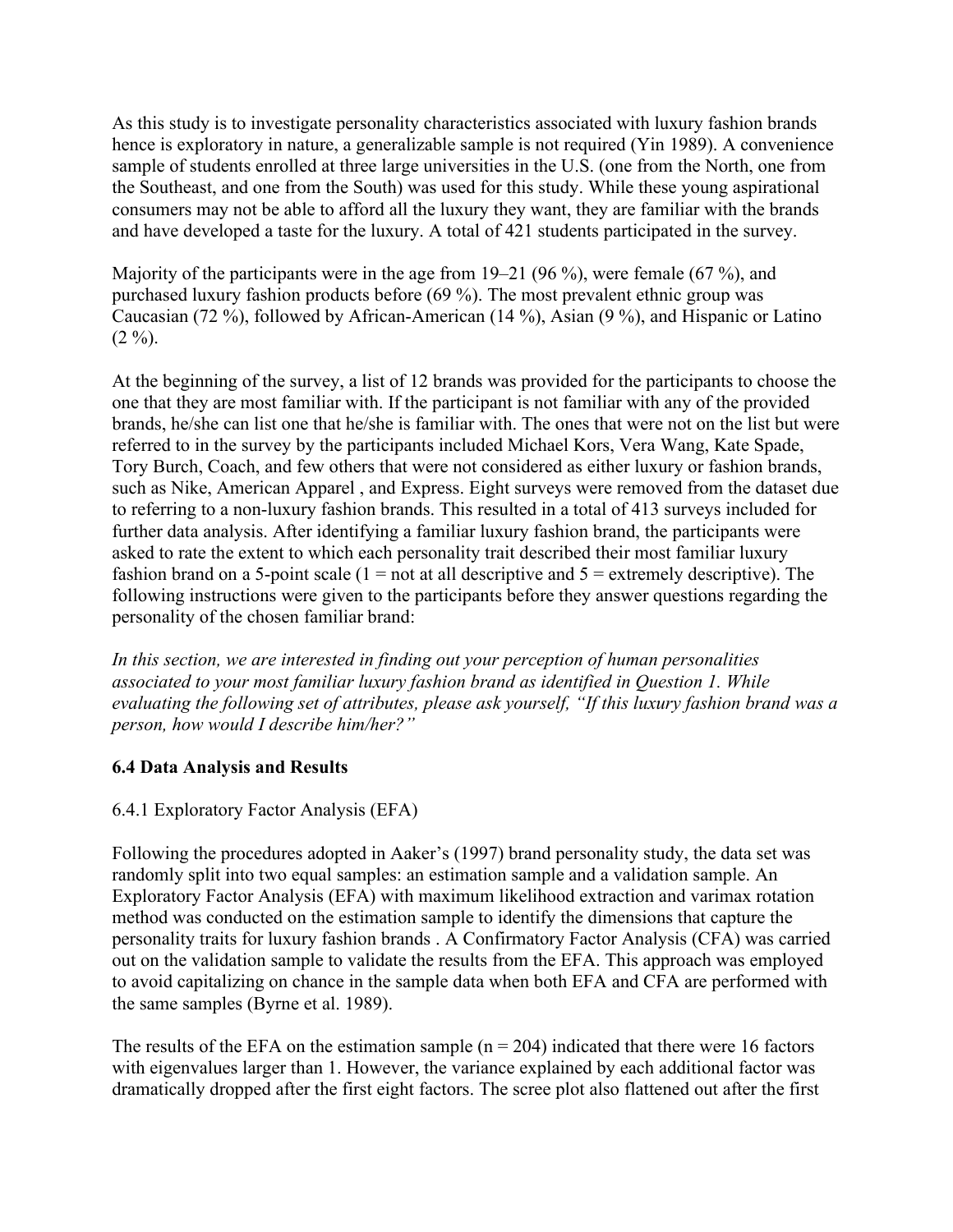eight factors. For each of the eight factors, items were selected if their communalities were greater than 0.30 and factor loadings were greater than 0.40 (Churchill 1979; Hair et al. 2006). Items loaded on more than one factor at 0.40 or greater were assigned to the factor with the highest loading. All the items loaded on the factors were checked for meaningfulness and fit with the remaining items on the same factor (Aaker 1997; Kim et al. 2010). Two items were removed from the factor that they had greater than 0.40 loading on due to "not fitting with the remaining items on the factor in meaning". Two factors were removed from the final model as the items loaded on the factor did not seem to go together well meaningfully. As a result, forty one items were included in the six-factor model. The resulted six factors accounted for approximately 35 % of the total variance. The following is a list of the six factors measuring the personality of luxury fashion brands:

- 1. Prestigious
- 2. Competent
- 3. Sociable
- 4. Creative
- 5. Snobby
- 6. Romantic

Determination of the factor labels followed a comparison of existing brand personality dimensions, which were identified in previous studies that use a similar methodology (Aaker 1997; Aaker et al. 2001; Hosany et al. 2006). Newly emerging factors, which were not present in the literature, were named after the representative attributes within the factor. Table 6.1 shows the EFA results of the six factors extracted and the items loaded on each factor.

| <b>Traits</b> | <b>Prestigious</b> | Competent | <b>Sociable</b> | <b>Creative</b> | <b>Snobby</b> | Romantic |
|---------------|--------------------|-----------|-----------------|-----------------|---------------|----------|
| Wealthy       | 0.83               | 0.08      | 0.04            | 0.06            | 0.15          | $-0.04$  |
| Upscale       | 0.77               | 0.13      | 0.14            | 0.15            | 0.14          | 0.02     |
| Expensive     | 0.65               | 0.15      | $-0.08$         | 0.10            | 0.15          | 0.03     |
| Elite         | 0.61               | 0.24      | $-0.02$         | $-0.07$         | $-0.03$       | 0.07     |
| Fashionable   | 0.54               | 0.38      | 0.15            | 0.14            | $-0.11$       | 0.16     |
| Superior      | 0.53               | 0.25      | 0.16            | 0.04            | 0.13          | 0.28     |
| Elegant       | 0.53               | 0.19      | 0.03            | 0.09            | 0.09          | 0.07     |
| Lavish        | 0.52               | 0.20      | 0.13            | 0.16            | 0.37          | 0.14     |
| Sophisticated | 0.50               | 0.32      | 0.26            | 0.09            | 0.02          | 0.08     |
| Successful    | 0.47               | 0.38      | 0.34            | 0.11            | 0.03          | 0.11     |
| Exclusive     | 0.46               | 0.15      | 0.08            | 0.13            | 0.17          | 0.17     |
| Glamorous     | 0.45               | 0.30      | 0.07            | 0.11            | 0.11          | 0.17     |
| Prestigious   | 0.45               | 0.35      | $-0.13$         | 0.09            | 0.15          | 0.18     |
| Powerful      | 0.44               | 0.30      | 0.11            | 0.12            | 0.14          | 0.30     |
| Sleek         | 0.43               | 0.11      | 0.13            | 0.09            | 0.01          | 0.11     |
| Quality       | 0.34               | 0.75      | 0.04            | 0.07            | $-0.04$       | 0.08     |
| Professional  | 0.26               | 0.55      | 0.21            | $-0.01$         | 0.02          | 0.10     |
| Refined       | 0.20               | 0.53      | 0.09            | 0.18            | 0.08          | 0.10     |
| Confident     | 0.36               | 0.52      | 0.04            | 0.19            | 0.04          | 0.17     |

**Table 6.1.** EFA results on personality dimensions for luxury fashion brands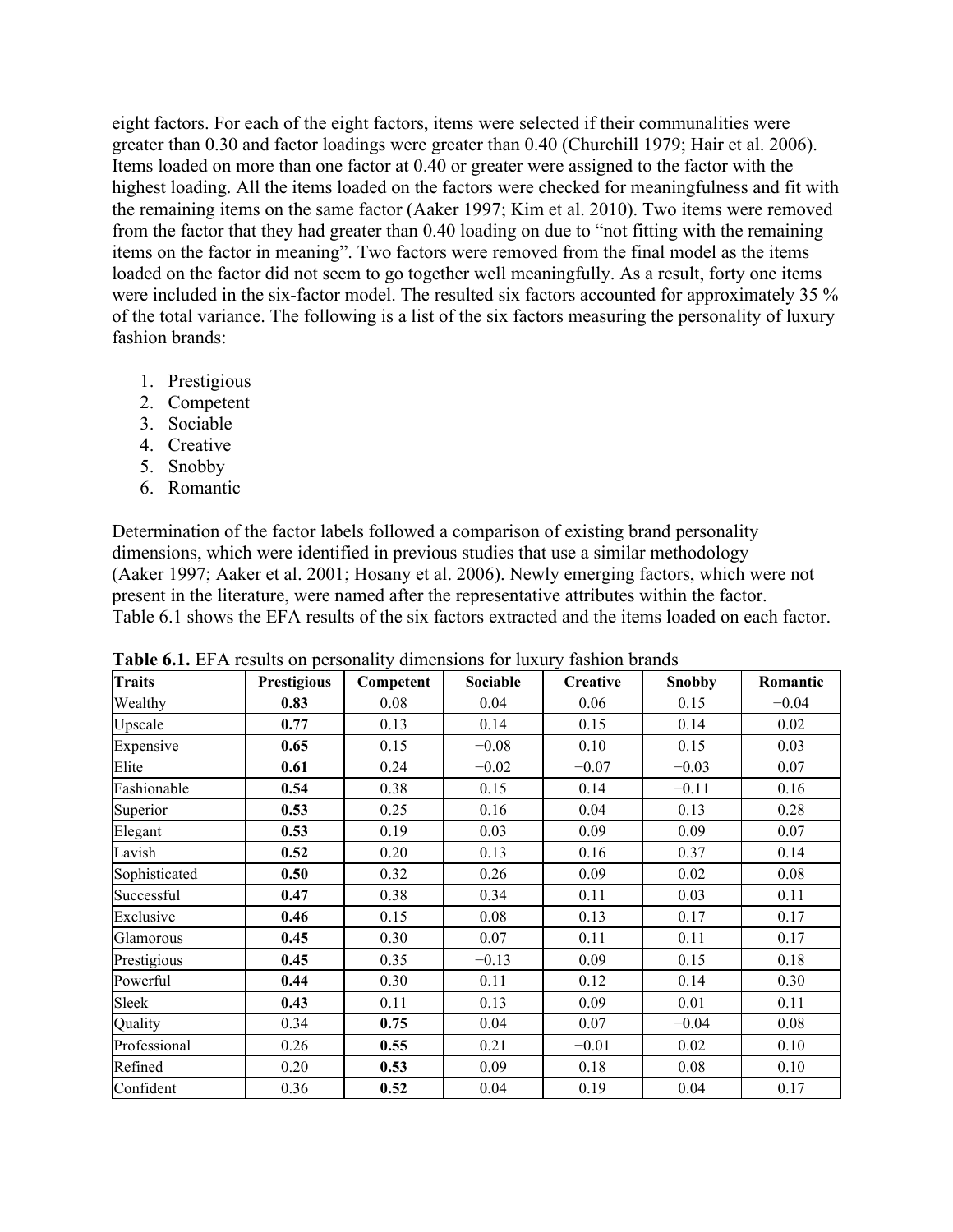| <b>Traits</b>      | <b>Prestigious</b> | Competent | Sociable | <b>Creative</b> | <b>Snobby</b> | Romantic |
|--------------------|--------------------|-----------|----------|-----------------|---------------|----------|
| Reliable           | 0.14               | 0.47      | 0.16     | 0.14            | $-0.09$       | 0.12     |
| Composed           | 0.19               | 0.43      | 0.04     | 0.04            | $-0.06$       | $-0.01$  |
| Mature             | 0.36               | 0.42      | 0.00     | 0.04            | $-0.05$       | 0.09     |
| Authentic          | 0.33               | 0.42      | $-0.02$  | 0.37            | 0.02          | 0.04     |
| Sociable           | 0.19               | 0.14      | 0.58     | $-0.03$         | 0.05          | 0.26     |
| Young              | 0.02               | 0.00      | 0.53     | 0.05            | $-0.02$       | 0.00     |
| Spirited           | $0.00\,$           | 0.09      | 0.52     | 0.26            | $-0.01$       | 0.06     |
| Unique             | 0.28               | 0.01      | 0.45     | 0.45            | 0.12          | 0.12     |
| Friendly           | 0.10               | 0.09      | 0.42     | 0.00            | $-0.10$       | 0.06     |
| Sincere            | 0.03               | 0.13      | 0.42     | 0.10            | 0.00          | 0.09     |
| Artistic           | 0.16               | 0.13      | 0.15     | 0.64            | 0.00          | 0.06     |
| Adventurous        | 0.00               | 0.04      | 0.07     | 0.59            | $-0.01$       | 0.20     |
| Ambitious          | 0.20               | 0.20      | 0.05     | 0.52            | 0.01          | 0.11     |
| Creative           | 0.13               | 0.14      | 0.38     | 0.49            | $-0.03$       | 0.15     |
| Greedy             | 0.11               | $-0.08$   | $-0.02$  | 0.02            | 0.79          | 0.07     |
| Haughty            | 0.00               | 0.03      | 0.04     | 0.06            | 0.73          | 0.04     |
| Snobby             | 0.21               | $-0.03$   | $-0.04$  | $-0.02$         | 0.66          | $-0.01$  |
| Unapproachable     | 0.09               | 0.04      | 0.00     | $-0.04$         | 0.65          | 0.02     |
| Sensual            | 0.07               | 0.16      | 0.10     | 0.15            | $0.08\,$      | 0.78     |
| Sexy               | 0.22               | 0.04      | 0.13     | 0.26            | 0.13          | 0.46     |
| Secure             | 0.11               | 0.25      | 0.25     | 0.17            | $-0.03$       | 0.46     |
| Romantic           | 0.21               | 0.32      | 0.27     | 0.13            | 0.06          | 0.44     |
| <b>Eigenvalues</b> | 18.68              | 4.57      | 3.31     | 2.91            | 2.11          | 1.50     |
| % of variance      | 10.51              | 7.28      | 4.69     | 4.68            | 4.48          | 3.69     |
| Cumulative %       | 10.51              | 17.79     | 22.48    | 27.17           | 31.65         | 35.34    |

*Note*: Factor loadings that are 0.4 or larger are set in bold

## 6.4.2 Confirmatory Factor Analysis (CFA)

To validate the results from EFA, a Confirmatory Factor Analysis (CFA) was conducted on the validation data ( $n = 209$ ) using Amos 19 (the structural equation modeling package). Anderson and Gerbing (1988) recommended the procedures for re-specification of a measurement model which involve: (1) making a problematic item relate to a different factor; (2) removing the item from the model; (3) connecting the item to multiple variables; or (4) correlating the error terms of two items. Accordingly, the initial measurement model was modified, by deleting four problematic items based on theoretical considerations as well as empirical examinations of the path coefficients, standardized residuals, and the modification indices. Model fit criteria suggested by Hu and Bentler (1999) were used for the measurement model:  $x^2/df$ , Goodness of Fit Index (GFI), Comparative Fit Index (CFI), and Root Mean Square Error of Approximation (RMSEA). Fit indices of the six-factor model were satisfactory overall:  $x^2/df = 1.63$ , GFI = 0.81,  $CFI = 0.91$ , and RMSEA = 0.06, suggesting that the model is stable within the validation dataset.

The Cronbach's alpha coefficient for the six factors varied from 0.71 to 0.92. Unidimensionality and convergent validity of the constructs were assessed by item-factor loadings, the composite reliability measure, and the average variance extracted (AVE) respectively. All factor loadings were significant and varied from 0.50 to 0.90, satisfying the convergent validity criteria. The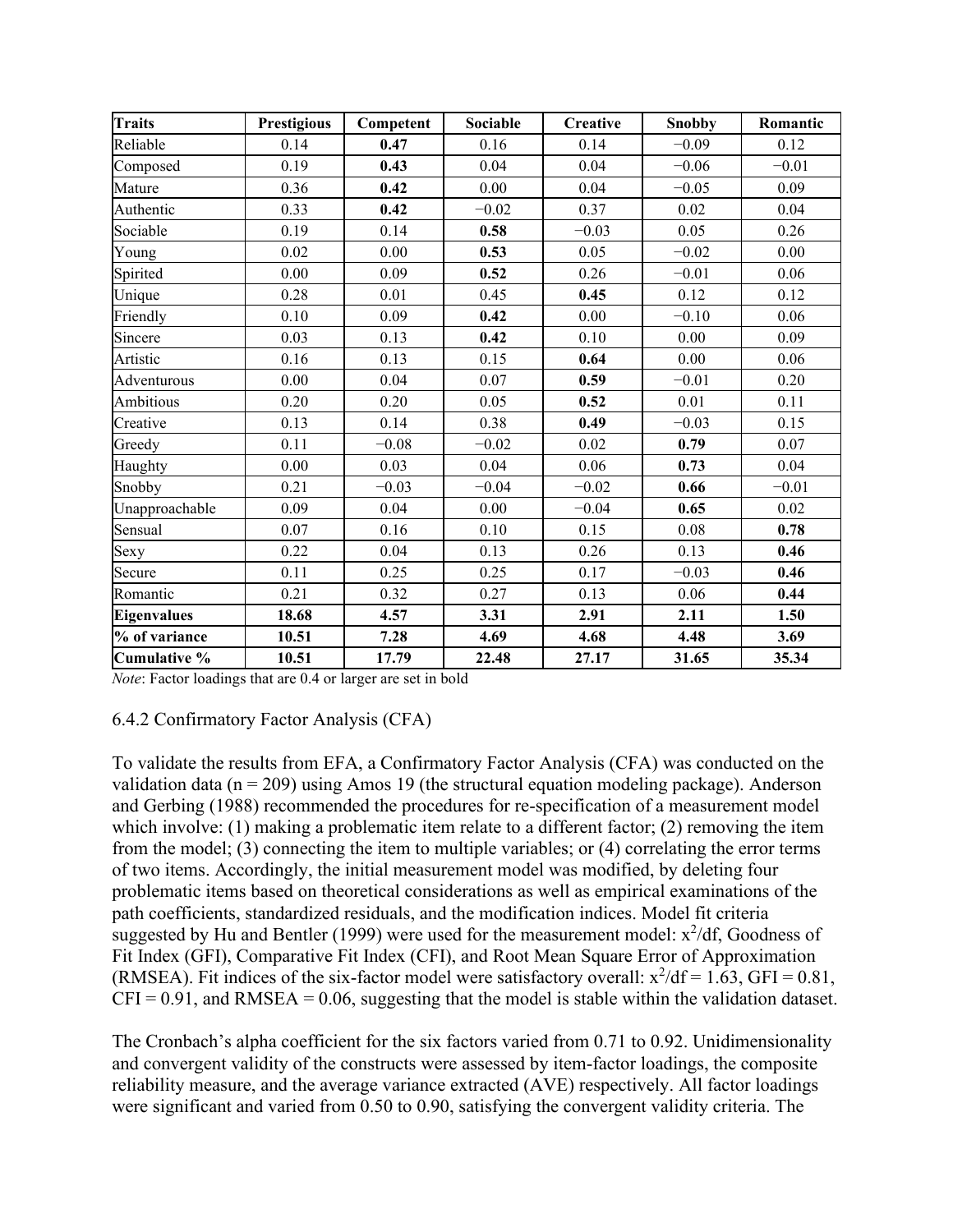composite reliability coefficients varied from 0.68 to 0.93 and the AVE of each factor was greater than 0.5 (except for factor Creative which had 0.46 AVE). Therefore, the convergent validities for all the factors were confirmed (Fornell and Larcker 1981). Table 6.2 presents the factor loadings, Composite Reliability, AVE, and also the Cronbach's alpha for each factor.

| <b>Constructs/indicators</b> | <b>Std. factor loading</b> | Composite reliability (CR) | <b>AVE</b> | <b>Cronbach's Alpha</b> |
|------------------------------|----------------------------|----------------------------|------------|-------------------------|
| <b>Prestigious</b>           |                            | 0.93                       | 0.51       | 0.92                    |
| Sophisticated                | 0.76                       |                            |            |                         |
| Fashionable                  | 0.77                       |                            |            |                         |
| Upscale                      | 0.74                       |                            |            |                         |
| Prestigious                  | 0.76                       |                            |            |                         |
| Powerful                     | 0.71                       |                            |            |                         |
| Elite                        | 0.69                       |                            |            |                         |
| Wealthy                      | 0.69                       |                            |            |                         |
| Superior                     | 0.68                       |                            |            |                         |
| Lavish                       | 0.68                       |                            |            |                         |
| Elegant                      | 0.64                       |                            |            |                         |
| Sleek                        | 0.63                       |                            |            |                         |
| Successful                   | 0.60                       |                            |            |                         |
| Exclusive                    | 0.57                       |                            |            |                         |
| Glamorous                    | 0.56                       |                            |            |                         |
| Competent                    |                            | 0.88                       | 0.54       | 0.86                    |
| Quality                      | 0.81                       |                            |            |                         |
| Professional                 | 0.72                       |                            |            |                         |
| Mature                       | 0.70                       |                            |            |                         |
| Confident                    | 0.66                       |                            |            |                         |
| Refined                      | 0.66                       |                            |            |                         |
| Authentic                    | 0.63                       |                            |            |                         |
| Reliable                     | 0.60                       |                            |            |                         |
| Composed                     | 0.50                       |                            |            |                         |
| <b>Sociable</b>              |                            | 0.68                       | 0.51       | 0.71                    |
| Sociable                     | 0.77                       |                            |            |                         |
| Spirited                     | 0.64                       |                            |            |                         |
| Friendly                     | 0.52                       |                            |            |                         |
| <b>Creative</b>              |                            | 0.76                       | 0.46       | 0.79                    |
| Creative                     | $0.80\,$                   |                            |            |                         |
| Artistic                     | 0.66                       |                            |            |                         |
| Unique                       | 0.65                       |                            |            |                         |
| Ambitious                    | 0.55                       |                            |            |                         |
| Adventurous                  | 0.52                       |                            |            |                         |
| <b>Snobby</b>                |                            | 0.72                       | 0.51       | 0.80                    |
| Greedy                       | 0.90                       |                            |            |                         |
| Haughty                      | 0.69                       |                            |            |                         |
| Snobby                       | 0.54                       |                            |            |                         |
| Romantic                     |                            | 0.78                       | 0.56       | 0.76                    |
| Secure                       | 0.73                       |                            |            |                         |

**Table 6.2.** Confirmatory factor analysis and reliabilities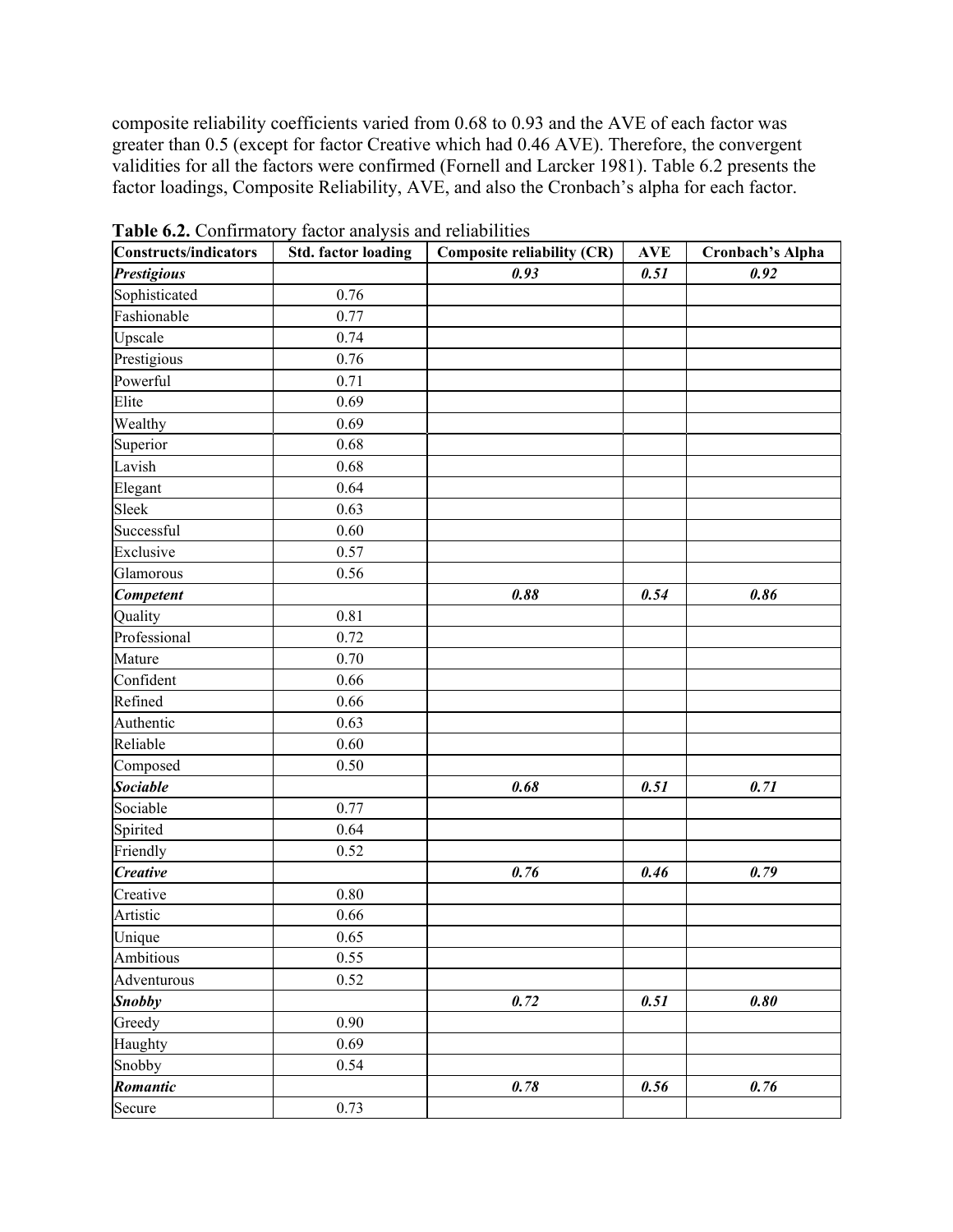| <b>Constructs/indicators</b> | <b>Std. factor loading</b> | Composite reliability (CR) | <b>AVE</b> | Cronbach's Alpha |
|------------------------------|----------------------------|----------------------------|------------|------------------|
| Sexy                         | 0.72                       |                            |            |                  |
| Romantic                     | 0.71                       |                            |            |                  |
| Sensual                      | 0.70                       |                            |            |                  |

Aaker (1997) argued that personality dimension may contain sub-dimensions, called facets. Following the process used by Costa and McCrae (1992), Aaker (1997) found a distinct set of facets that provided a structure to justify which attributes to select to represent each dimension as well as texture to understand the dimensions in greater detail. For example, the American Sincerity dimension consists of four facets: Down-to-Earth, Honesty, Wholesomeness, and Cheerfulness (Aaker et al. 2001). Therefore, to represent each brand personality dimension accurately, a facet identification step was also included in this study. Identification of facets within the six factors was carried out on the estimation sample by means of EFA with maximum likelihood extraction and varimax rotation, performed separately for each dimension (Aaker 1997; Aaker et al. 2001).

The analysis revealed that the Prestigious factor had two facets (*elegant and prestigious*), explained 53.46 % of the variance. No sub dimensions were found for the remaining factors, indicating a one-dimension structure. Figure 6.1 depicts the extracted brand personality traits and their corresponding facets and dimensions.



**Fig. 6.1.** Luxury fashion personality dimensions and their facts

# **6.5 Discussion and Implications**

This research aims to explore and identify the personalities associated with luxury fashion brands. To this purpose, a study focusing on luxury fashion brands and following the existing framework was conducted. To identify the brand personality dimensions for luxury fashion brands, a total of 413 subjects rated the top 12 luxury fashion brands on the 67 personality traits. The results of an exploratory principal components factor analysis suggested that young American consumers perceive that luxury fashion brands have six distinct personality dimensions and 41 personality traits (26 items were deleted during the exploratory factor analysis): *Prestigious*, *Competent, Sociable, Creative, Snobby, and Romantic*. The results of a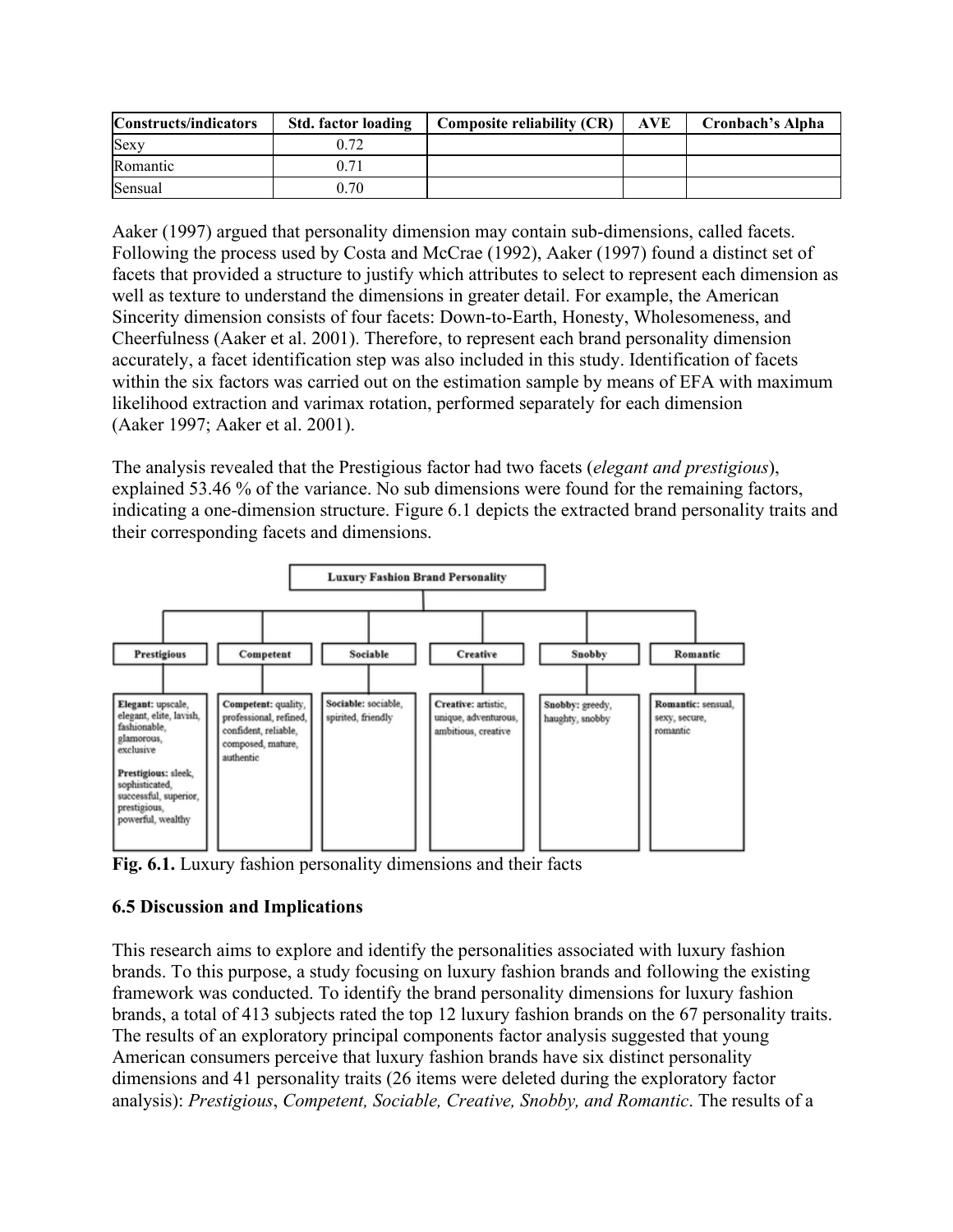confirmatory factor analysis provided support for the stability of the six dimensions and 37 personality traits (4 more items were deleted in the CFA process).

Since luxury fashion brands are uniquely positioned between the fashion and the luxury industries, our results show that the personality of luxury fashion brands is a good combination of characteristics associated with luxury (*Prestigious*, *Competent, Snobby, and Romantic*) and characteristics associated with fashion (*Sociable and Creative*), which reflects the clear image of luxury fashion brands in consumers' minds. The six dimensions identified in this study indicate that the personality of luxury fashion brands can be characterized in terms of the functional dimension (*Competent*), the experiential dimension (*Sociable, Creative, and Romantic*), and the symbolic dimension (*Prestigious and Snobby*). This is similar to Keller's (2003) general perspective on the benefits that brands provide for their consumers—"the personal value and meaning that consumers attach to the brand's product attributes" (p. 596). In summary, luxury brands can deliver high levels of symbolic, experiential and functional value at the end of the utilitarian-luxury continuum (Berthon et al. 2009).

The consumption of luxury brands is oftentimes viewed as the symbol of social status and wealth (Vigneron and Johnson 1999). The most important personality dimension identified in this study is *Prestigious*, which consists of traits such as upscale, exclusive, wealthy, superior, and successful. This finding is consistent with the luxury brand positioning strategies: they are built on the premise of offering high symbolic value to a very selective segment of consumers who are more focused on high status associations than the underlying price. Managers of luxury brands create and sustain the image of prestige and exclusivity through advertising, celebrity endorsement, selective distribution, premium pricing , and producing limited editions lines (Fionda and Moore 2009). Remarkably but not surprisingly, a negative personality dimension emerged in this study, namely *Snobby*. It encompasses negative items such as greedy, haughty and snobby. This dimension is the reflection of characteristics defining snob (or conspicuous) consumers on luxury fashion brands' personality. Conspicuous or luxury consumers can be categorized as snobs, who have higher socioeconomic status while refraining from products consumed by many (Corneo and Olivier 1997). Although a new luxury paradigm (individualistic type of luxury consumption driven by new needs and desires for experiences) is radically different from the traditional "old" luxury consumption (motivated primarily by the desire for prestige and the public display of social status), the finding confirms that those top luxury brands are still portrayed by young consumers as snobbish, class oriented exclusivity-goods and services that only a small segment of the population can afford or is willing to purchase (Granot and Brashear 2008).

Luxury products are likely to provide subjective intangible benefits such as emotional and experiential values (Vigneron and Johnson 1999). The results of this study support the notion that the key element that differentiates luxury from other industries is the paramount importance of creativity (Nueno and Quelch 1998). The dimension of *Sociable* refers to characteristics such as friendly, spirited, and sociable. The dimension of *Creative* consists of traits such as artistic, adventurous, and creative. Both dimensions (*Sociable and Creative*) emphasize the importance of creative excellence in luxury fashion product development. The fashion design element within luxury fashion products is derived from investment in innovation, creativity and the appointment of an eminent fashion designer, which together allow a company to achieve legitimacy and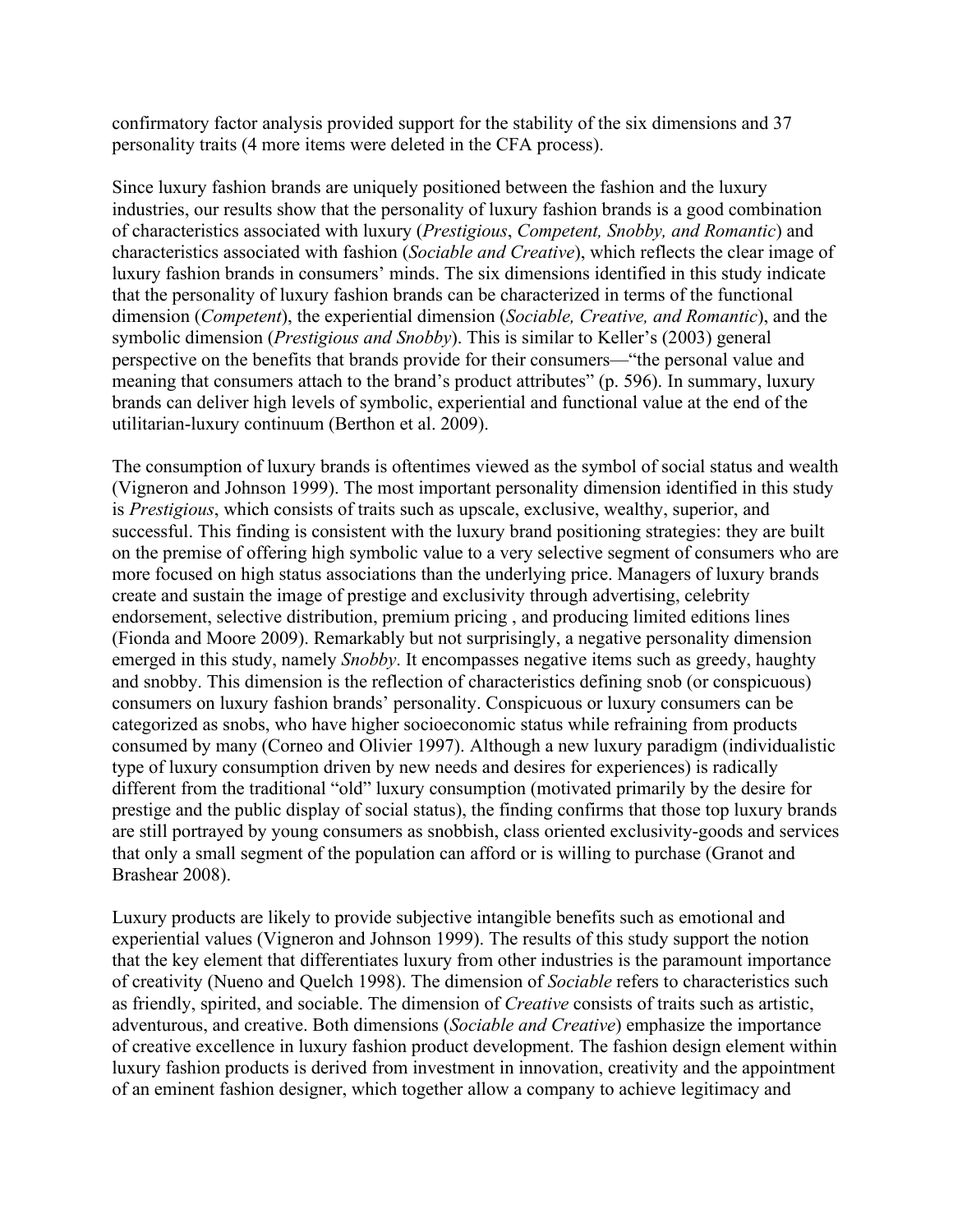fashion authority (Fionda and Moore 2009; Nueno and Quelch 1998). This study also identified a very special dimension for luxury fashion brands is, namely *Romantic*. It includes characteristics such as sensual, sexy and romantic. Luxury brands have been working hard to enhance the "emotional connections" with discerning mindsets. For example, Tiffany launched whatmakeslovetrue.com to those who want to take their romantic relationship forward. The emergence of the Romantic dimension in this study indicates that luxury fashion brands have been successfully created the association of love and romance in consumers' minds.

The functional dimension is where the luxury brand has its material embodiment. The dimension of *Competent* in this study depicts traits such as having superior quality, reliable, refined, and authentic. It supports the notion that "product excellence" is the primary prerequisite of luxury (Kapferer and Bastien 2009). Previous studies have suggested that prestige/luxury is derived partly from the technical superiority and the extreme care that takes place during the production process (Vigneron and Johnson 1999). Luxury fashion brands are often portrayed as using best materials, best craftsmanship, hand finished, and attention to detail characteristics (Fionda and Moore 2009; Kapferer 2008; Radon 2002). The history and heritage of a luxury brand, which is considered crucial for the brand, brings an element of authenticity to the brand.

This research has both theoretical and practical implications. Theoretically, it makes three contributions. *First*, the findings show that Aaker's (1997) brand personality framework is applicable to luxury fashion brands, while the study develops a new set of personality traits that marketers may utilize to assess personalities of luxury fashion brands. *Second*, the findings from this study confirm that young American consumers do associate particular brand personality dimensions with specific brand categories (such as luxury fashion brands). *Third*, this study identifies a negative personality characteristic associated with luxury fashion brands, namely Snobby. Revelation of this factor as a dimension of brand personality shows that the negative aspects of personality also deserve careful consideration, especially when subjects are evaluating the personality of another entity rather than themselves (Kaplan et al. 2010). The implications of this research also are of significance for marketers and scholars in the field of luxury brands. Development of a strong brand personality clearly fosters the success of branding activities. Thus, the scale and the distinctive brand personality dimensions identified in this study can be used as a practical marketing tool for brand managers in the luxury fashion market. Specifically, we believe that our findings could be specifically applied to create and build luxury brands, or to address issues such as how to maintain a luxury brand image once it is established. In summary, through identifying the dimensions of the personality for luxury fashion brands, this study provides insights into the underlying values that young consumers are seeking from luxury fashion consumption: the utilitarian value, the experiential value, and the symbolic value. This finding lends a theoretical guidance to the practitioners in the industry in their effort of brand equity building.

In the luxury market , there is evidence that the "luxury newcomers" (consists largely Generation Y) represent a big opportunity for luxury retailers to grow their business due to their large population and growing purchasing power. These young consumers have a high percentage of disposable income, are less brand loyal, and willing to experiment with luxury brands (Hutzler 2012; Jay 2012). The results of this study are based on a sample of Generation Y college students—a sample of young consumers from the USA who tend to have the same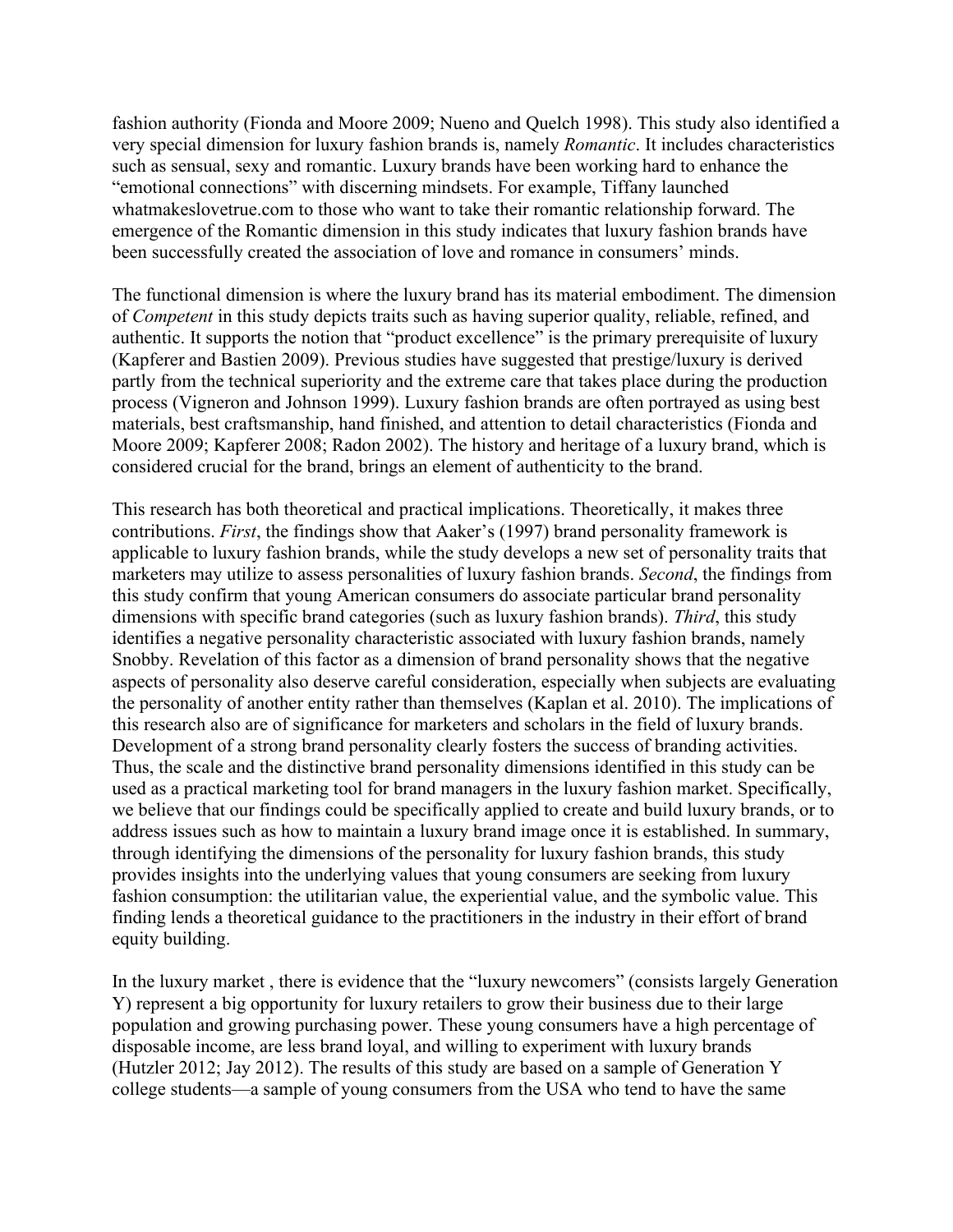reference point and understanding of luxury. Therefore, the findings of our study would be especially useful to help luxury retailers understand how the luxury newcomers perceive their brands so they can adjust their marketing strategies to cater to these young consumers. One strategy for accomplishing this goal is for global luxury marketers to develop bridging lines with fashionable designs and relatively affordable prices to attract young customers with considerably potential purchasing power. Companies which can make a connection with this potentially lucrative market segment may develop lifelong customers.

#### **6.6 Limitations and Future Research**

Since this study was deliberately performed for a specific category (luxury fashion), our findings only reflect American young consumers' brand personality perception of luxury fashion brands. For this reason, the scale ought to be reassessed with other product categories and with consumers from different cultural backgrounds and in different age groups (Aaker et al. 2001). In addition, from both an academic and practical standpoint, it would also be interesting to examine the antecedents and consequences of brand personality in the luxury fashion industry. Therefore, future studies could examine how to create brand personality through a variety of marketing variables (such as advertising and sponsorship) and what impact of brand personality has on other variables such as consumer loyalty and purchase intention towards fashion luxury brands.

## **References**

Aaker JL (1997) Dimensions of brand personality. J Mark Res 34(3):347–356

- Aaker JL, Benet-Martínez V, Garolera J (2001) Consumption symbols as carriers of culture: a study of Japanese and Spanish brand personality constucts. J Pers Soc Psychol 81(3):492–508
- Aggarwal P, McGill AL (2007) Is that car smiling at me? Schema congruity as a basis for evaluating anthropomorphized products. J Consum Res 34(4):468–479
- Amatulli C, Guido G (2011) Determinants of purchasing intention for fashion luxury goods in the Italian market: a laddering approach. J Fashion Mark Manage 15(1):123–136
- Anderson JC, Gerbing DW (1988) Structural equation modeling in practice: a review and recommended two-step approach. Psychol Bull 103(3):411–423
- Arora R, Stoner C (2009) A mixed method approach to understanding brand personality. J Prod Brand Manage 18(4):272–283
- Austin JR, Siguaw JA, Mattila AS (2003) A re-examination of the generalizability of the Aaker brand personality measurement framework. J Strateg Mark 11(2):77–92
- Azoulay A, Kapferer J-N (2003) Do brand personality scales really measure brand personality? J Brand Manage 11(2):143–155
- Belk RW (1988) Possessions and the extended self. J Consum Res 15(2):139–168
- Berthon PR, Pitt L, Parent M, Berthon JP (2009) Aesthetics and ephemerality: observing and preserving the luxury brand. Calif Manage Rev 52(1):45–66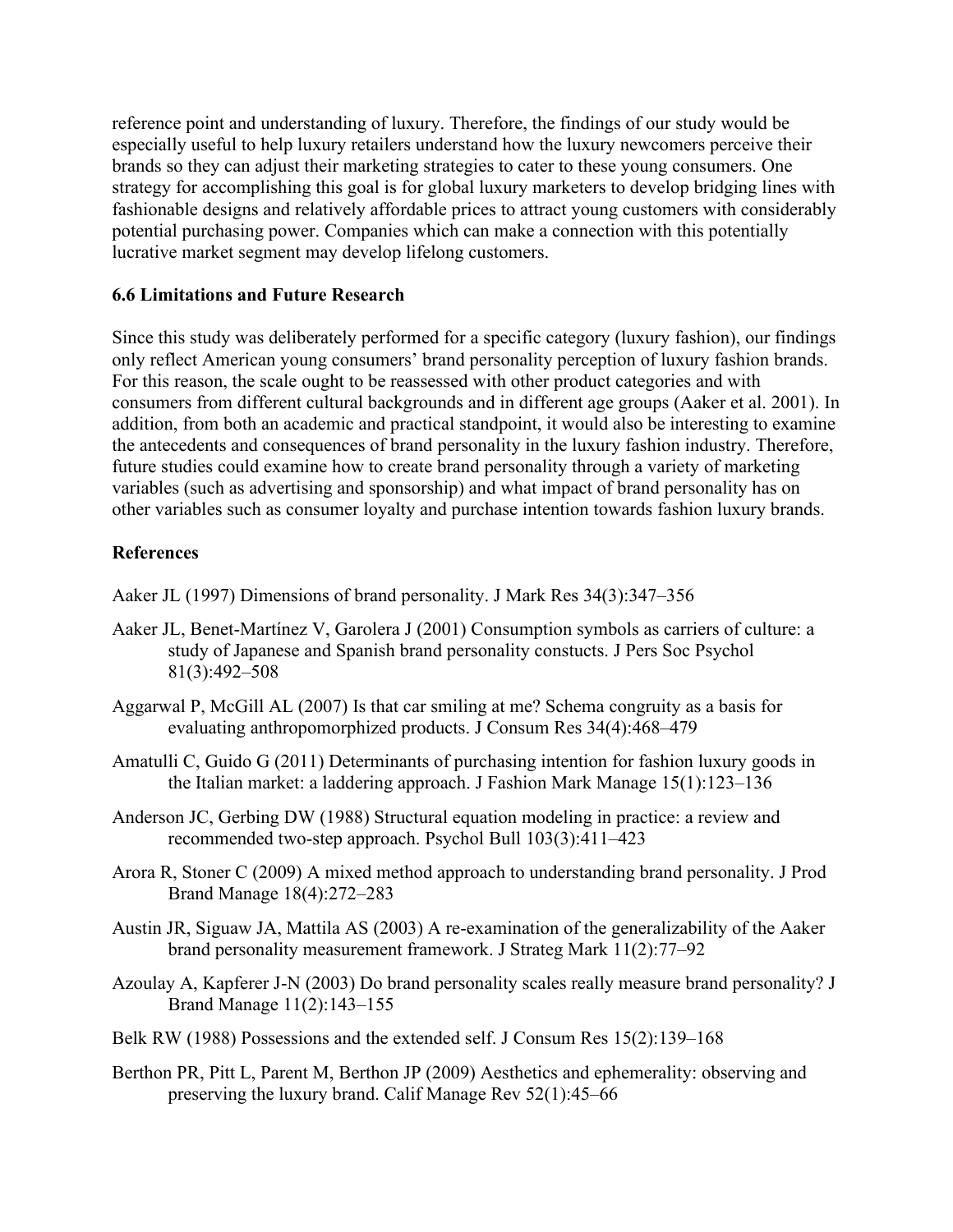- Biel AL (1993) Converting image into equity. In: Aaker DA, Biel AL (eds) Brand equity and advertising. Lawrence Erlbaum Associates, Hillsdale, NJ, pp 67–82
- Bosnjak M, Bochmann V, Hufschmidt T (2007) Dimensions of brand personality attributions: a person-centric approach in the German cultural context. Soc Behav Pers Int J 35(3):303– 316
- Byrne BM, Shavelson R, Muthén B (1989) Testing for the equivalence of factor covariance and mean structures: the issue of partial measurement invariance. Psychol Bull 105(3):456– 466
- Churchill GA (1979) A paradigm for developing better measures of marketing constructs. J Mark Res 16:64–73
- Corneo G, Olivier J (1997) Conspicuous consumption, snobbism and conformism. J Public Econ 66(1):55–71
- Costa PT, McCrae RR (1992) Revised NEO personality inventory and NEO five factor inventory professional manual. Psychological Assessment Resources, Odessa, FL
- Cui AP, Albanese PJ, Jewell RD, Hu MY (2008) Profiling the brand personality of specific brands. Adv Consum Res 35:534–541
- Doss F, Robinson T (2013) Luxury perceptions: luxury brand vs counterfeit for young US female consumers. J Fashion Mark Manage Int J 17(4):424–439
- Ekinci Y, Hosany S (2006) Destination personality: an application of brand personality to tourism destinations. J Travel Res 45(2):127–139
- Escalas JE, Bettman JR (2005) Self-construal, reference groups, and brand meaning. J Consum Res 32(3):378–389
- Fionda AM, Moore CM (2009) The anatomy of the luxury fashion brand. J Brand Manage 16(5/6):347–363
- Fornell C, Larcker DF (1981) Evaluating structural equation models with unobservable variables and measurement error. J Mark Res 18(1):39–50
- Fournier S (1998) Consumers and their brands: developing relationship theory in consumer research. J Consum Res 24(4):343–373
- Freling TH, Forbes LP (2005) An empirical analysis of the brand personality effect. J Prod Brand Manage 14(7):404–413
- Freling TH, Crosno J, Henard D (2011) Brand personality appeal: conceptualization and empirical validation. J Acad Mark Sci 39(3):392–406
- Geuens M, Weijters B, De Wulf K (2009) A new measure of brand personality. Int J Res Mark 26(2):97–107
- Granot E, Brashear T (2008) From luxury to populence: inconspicuous consumption as described by female consumers. Psychology 14(1&2):41–51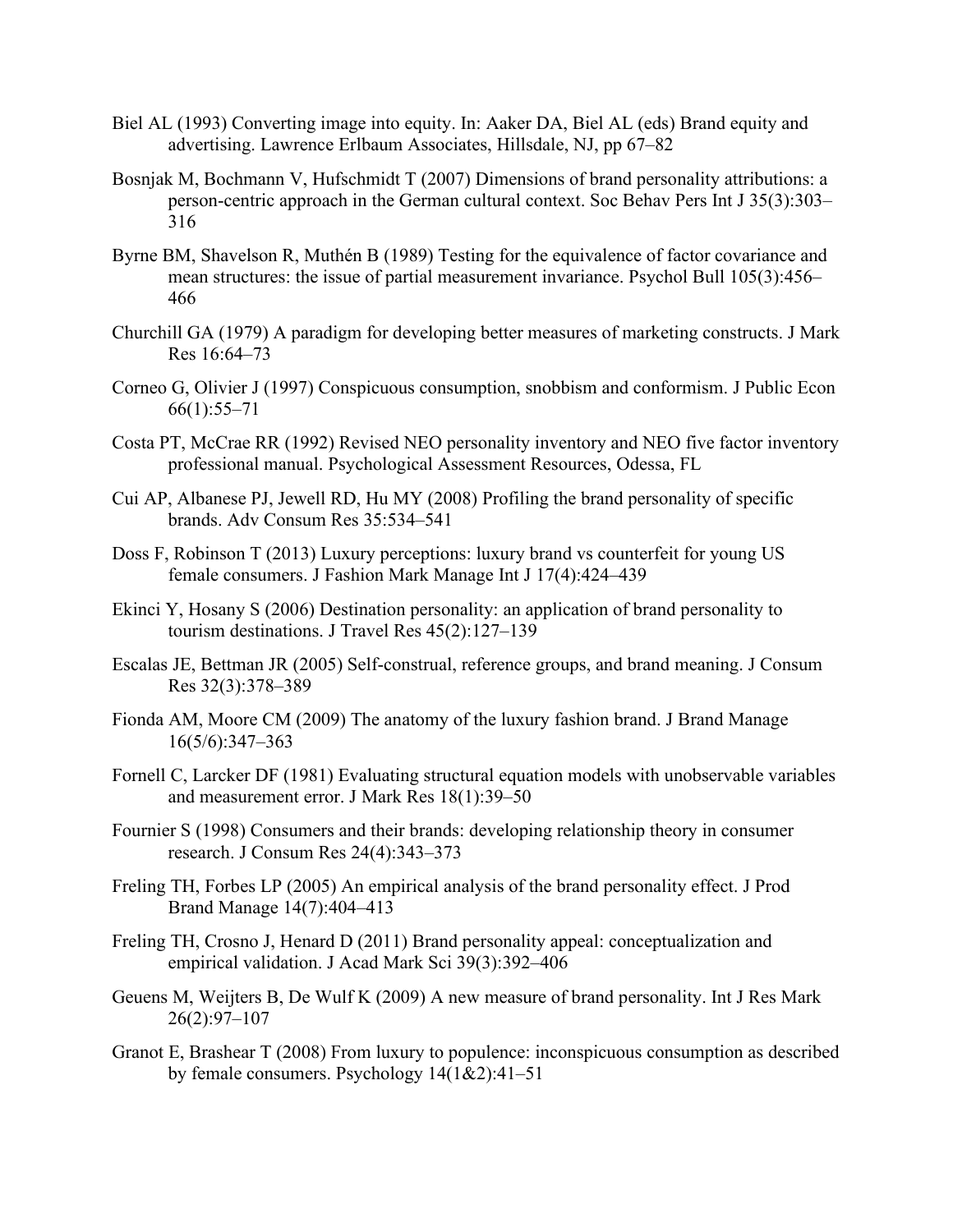- Hair JF, Black WC, Barry BJ, Anderson RE, Tatham RL (2006) Multivariate data analysis. Prentice Hall, Englewood Cliffs, NJ
- Heine K (2009) Using personal and online repertory grid methods for the development of a luxury brand personality. Electron J Bus Res Methods 7(1): 25–38 (available online at [www.ejbrm.com\)](http://www.ejbrm.com/)
- Hosany S, Ekinci Y, Uysal M (2006) Destination image and destination personality: an application of branding theories to tourism places. J Bus Res 59(5):638–642
- Hu L, Bentler PM (1999) Cutoff criteria for fit indexes in covariance structure analysis: conventional criteria versus new alternatives. Struct Equ Model 6(1):1–55
- Hutzler K (2012) American express: luxury ecommerce up 25pc in 2011. Retrieved 1 March, 2013, from [http://www.luxurydaily.com/flash-sales-increased-consumers-appetite-for](http://www.luxurydaily.com/flash-sales-increased-consumers-appetite-for-luxury-goods-american-express-business-insights/)[luxury-goods-american-express-business-insights/](http://www.luxurydaily.com/flash-sales-increased-consumers-appetite-for-luxury-goods-american-express-business-insights/)
- Jackson T (2004) A contemporary analysis of global luxury brands. In: Bruce M, Moore C, Birtwistle G (eds) International retail marketing. Elsevier Butterworth-Heinemann, Oxford, pp 155–169
- Jay E (2012) New breed of consumer shakes up luxury fashion. Retrieved 1 April 2013, from <http://www.mobilemarketer.com/cms/opinion/columns/12361.html>
- Kapferer JN (2008) The New strategic brand management: creating and sustaining brand equity long term, 4th edn. Kogan Page Limited, London
- Kapferer JN, Bastien V (2009) The specificity of luxury management: turning marketing upside down. J Brand Manage 16(5/6):311–322
- Kaplan MD, Yurt O, Guneri B, Kurtulus K (2010) Branding places: applying brand personality concept to cities. Eur J Mark 44(9/10):1286–1304
- Keller KL (2003) Brand synthesis: the multidimensionality of brand knowledge. J Consum Res 29(4):595–600
- Keller KL (2009) Managing the growth tradeoff: challenges and opportunities in luxury branding. J Brand Manage 16(5/6):290–301. doi: [10.1057/bm.2008.47](https://doi.org/10.1057/bm.2008.47)
- Kim J, Baek TH, Martin HJ (2010) Dimensions of news media brand personality. Journalism Mass Commun Q 87(1):117–134
- Kim KH, Ko E, Xu B, Han Y (2012) Increasing customer equity of luxury fashion brands through nurturing consumer attitude. J Bus Res 65(10):1495–1499
- Maehle N, Otnes C, Supphellen M (2011) Consumers' perceptions of the dimensions of brand personality. J Consum Behav 10(5):290–303
- Megginson M (2013) Top Pinterest luxury fashion brands and pins. Retrieved January 23, 2013, from <http://pinleague.com/pinterest-luxury-fashion-brands-infographic/>
- Milas G, Mlačić B (2007) Brand personality and human personality: findings from ratings of familiar Croatian brands. J Bus Res 60(6):620–626